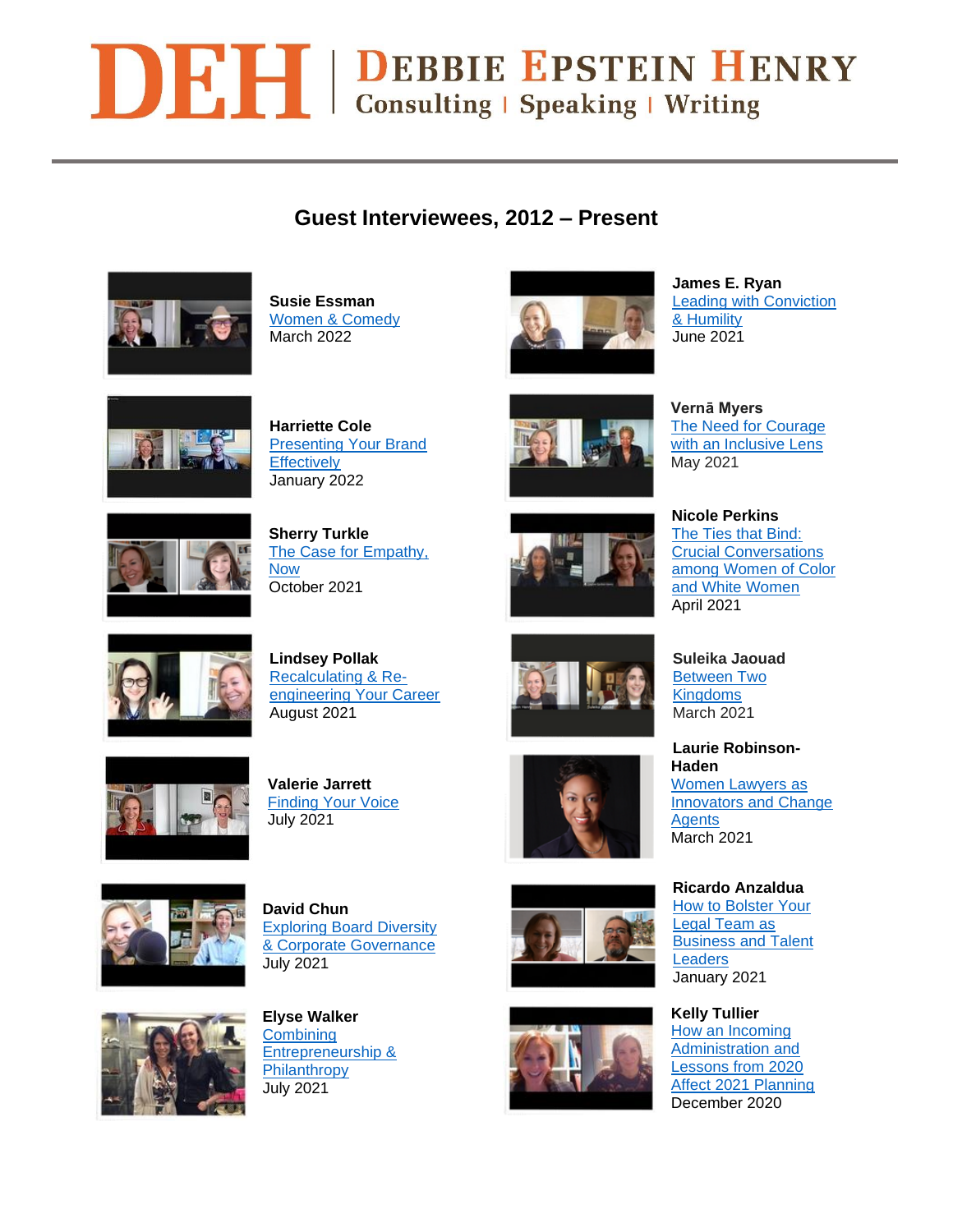











**Sylvia Ann Hewlett** [Sponsorship Matters:](https://www.buzzsprout.com/1140782/6801709-sponsorship-matters-career-growth-in-a-virtual-hybrid-world-with-sylvia-ann-hewlett)  [Career Growth in a](https://www.buzzsprout.com/1140782/6801709-sponsorship-matters-career-growth-in-a-virtual-hybrid-world-with-sylvia-ann-hewlett)  [Virtual/Hybrid World](https://www.buzzsprout.com/1140782/6801709-sponsorship-matters-career-growth-in-a-virtual-hybrid-world-with-sylvia-ann-hewlett) December 2020

**Joanne Lipman** [Call All Allies: Creating](https://www.buzzsprout.com/1140782/6689270-calling-all-allies-creating-community-with-joanne-lipman) 

**[Community](https://www.buzzsprout.com/1140782/6689270-calling-all-allies-creating-community-with-joanne-lipman)** December 2020

**Jill Schlesinger** [Safe & Sound: Building](https://www.buzzsprout.com/1140782/6510475-safe-sound-building-financial-stability-wealth-with-jill-schlesinger)  [Financial Stability &](https://www.buzzsprout.com/1140782/6510475-safe-sound-building-financial-stability-wealth-with-jill-schlesinger)  **[Wealth](https://www.buzzsprout.com/1140782/6510475-safe-sound-building-financial-stability-wealth-with-jill-schlesinger)** November 2020



**Gretchen Rubin** [Action is the Antidote:](https://www.buzzsprout.com/1140782/6359434-action-is-the-antidote-finding-happiness-with-gretchen-rubin)  [Finding Happiness](https://www.buzzsprout.com/1140782/6359434-action-is-the-antidote-finding-happiness-with-gretchen-rubin) November 2020







**Michele Coleman Mayes** [Listen & Learn:](https://www.buzzsprout.com/1140782/6182437-listen-learn-understanding-race-with-michele-coleman-mayes)  [Understanding Race](https://www.buzzsprout.com/1140782/6182437-listen-learn-understanding-race-with-michele-coleman-mayes) November 2020















**Jill Schlesinger** [Take Control of Your](https://www.youtube.com/watch?v=GDvYg-Ii63M&t=43s)  [Financial Life](https://www.youtube.com/watch?v=GDvYg-Ii63M&t=43s) March 2020

**Dolly Chugh** [The Psychology of Good](https://www.youtube.com/watch?v=-z1QPY6bzyw)  [People](https://www.youtube.com/watch?v=-z1QPY6bzyw) January 2020



**Neil Wilcox** [Recruiting, Retaining](https://www.youtube.com/watch?v=Tf8Ygvivsf8)  [and Promoting a Diverse](https://www.youtube.com/watch?v=Tf8Ygvivsf8)  [Talent Pool](https://www.youtube.com/watch?v=Tf8Ygvivsf8) October 2020

**Anne-Marie Slaughter** [Gender Roles: Our](https://www.buzzsprout.com/1140782/6056473-gender-roles-our-future-at-work-home-with-anne-marie-slaughter)  [Future at Work & Home](https://www.buzzsprout.com/1140782/6056473-gender-roles-our-future-at-work-home-with-anne-marie-slaughter) October 2020

**Kim Scott**  [The Give & the Get:](https://www.buzzsprout.com/1140782/5918032-the-give-the-get-radical-candor-with-kim-scott)  [Radical Candor](https://www.buzzsprout.com/1140782/5918032-the-give-the-get-radical-candor-with-kim-scott) October 2020

**Dolly Chugh** [Bias & Being: Is](https://www.buzzsprout.com/1140782/5863645-bias-being-is-goodish-enough-with-dolly-chugh)  ["Goodish" Enough](https://www.buzzsprout.com/1140782/5863645-bias-being-is-goodish-enough-with-dolly-chugh) October 2020